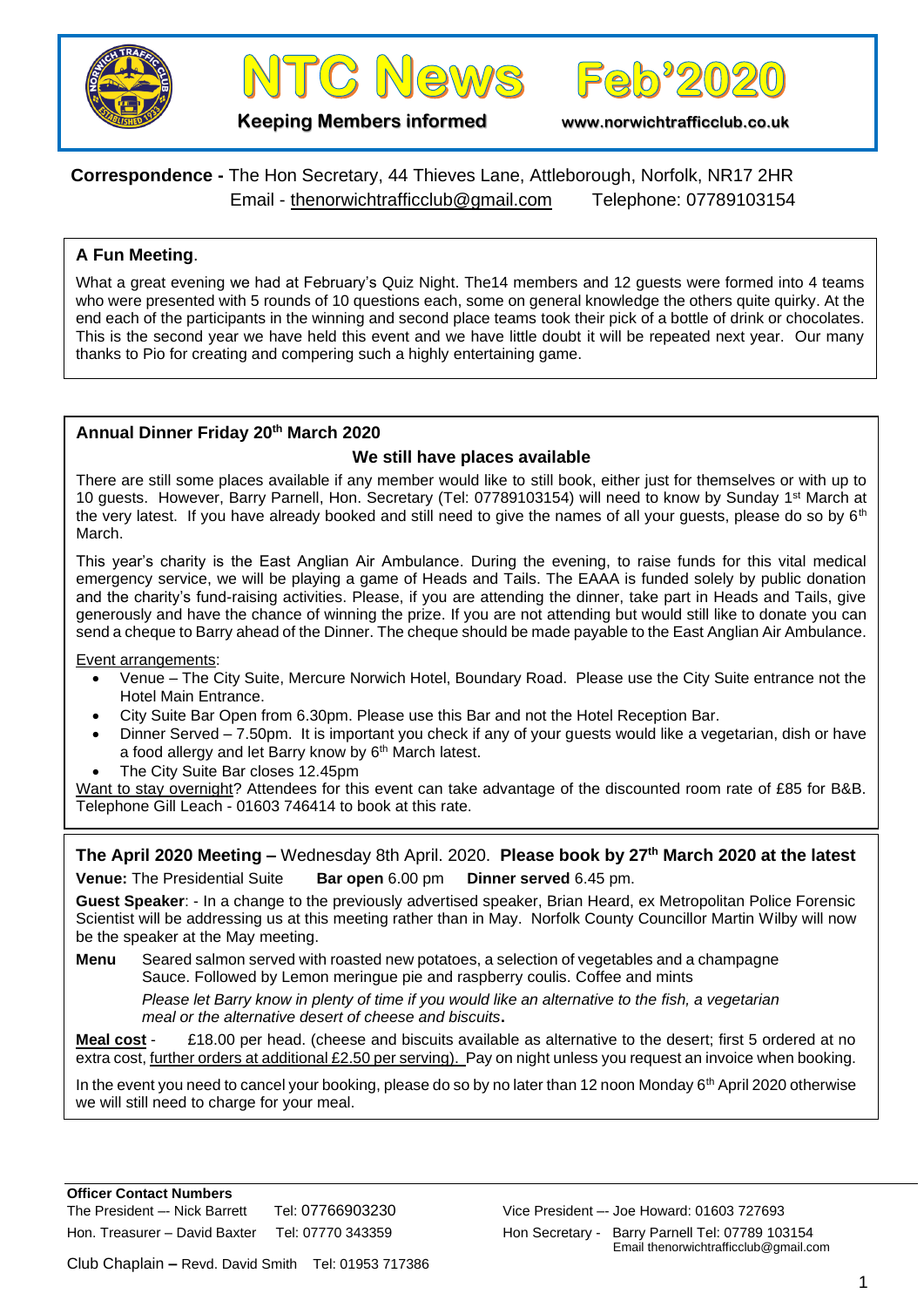#### **Book Your Summer Outing place**.

Having finalised the arrangements, we are pleased to invite bookings from members and their guests for one or both of the two Summer Outings on offer i.e. The Palace House Horse Museum, Newmarket, Wednesday 17th June and the City of Norwich Aviation Museum, Wednesday 8<sup>th</sup> July 2020. The June outing is a daytime event whilst the July one is an evening

The booking forms giving full details and seeking your view on incorporating a post visit meal are attached. Whilst the cost of the Aviation visit at £10.00 per person is fixed, we cannot be precise on the price per person for the Horse Museum until the final number of attendees is known. The events will only go ahead if sufficient bookings are received, consequently we are not requesting payment at this time.

If you would like to take part in one or both events, with or without a guest(s), please complete a form and return it by no later than  $20<sup>th</sup>$  March 2020.

#### **The May Meeting and AGM. – Wednesday 13th May 2020**

**A.G.M** -The formal Notice of the 2020 Annual General Meeting will be issued next month. This is an opportunity for members to not only vote in the Committee for the next season but also, raise questions about the running of the Club and its events, and make suggestions for improvement. If you want such items included in the Agenda, as opposed to just being discussed once the formal part of the meeting is over, you will need to make the Hon. Secretary aware of the subject by no later than  $12<sup>th</sup>$  April 2020.. The higher the attendance at the meeting, the more successful it will be in guiding the Club forward. We will be seeking new candidates to fill vacancies and to bolster the committee. Please consider putting yourself forward for election and take the opportunity at forthcoming meetings to talk to an existing committee member about what is involved. Also, any Member can nominate another so long as they have that members permission.

**Questions for the Guest Speaker.** – As mentioned above, Norfolk Councillor Martin Wilby, Cabinet Member for Highways, Infrastructure and Transport will be the speaker for this meeting. This is an excellent opportunity to question County policy on roads and transport/traffic issues which are of concern to you. Come prepared to question the Councillor.

## **Summary of Dates for your Diary**:

- Annual Dinner (20/03/20) late bookings to Barry Parnell a.s.a.p. but no later 1st March 2020. Outstanding guest names to Barry Parnell a.s.a.p. but no later 6<sup>th</sup> March 2020.
- April Meeting  $(8/04/20)$  bookings to Barry Parnell a.s.a.p. and no later than  $27<sup>th</sup>$  March 2020.
- May A.G.M. (13/05/20) questions to be included in the Agenda to Barry Parnell by 12<sup>th</sup> April 20.
- The Summer Outings. -. bookings to Barry Parnell a.s.a.p. and no later than 20<sup>th</sup> March 2020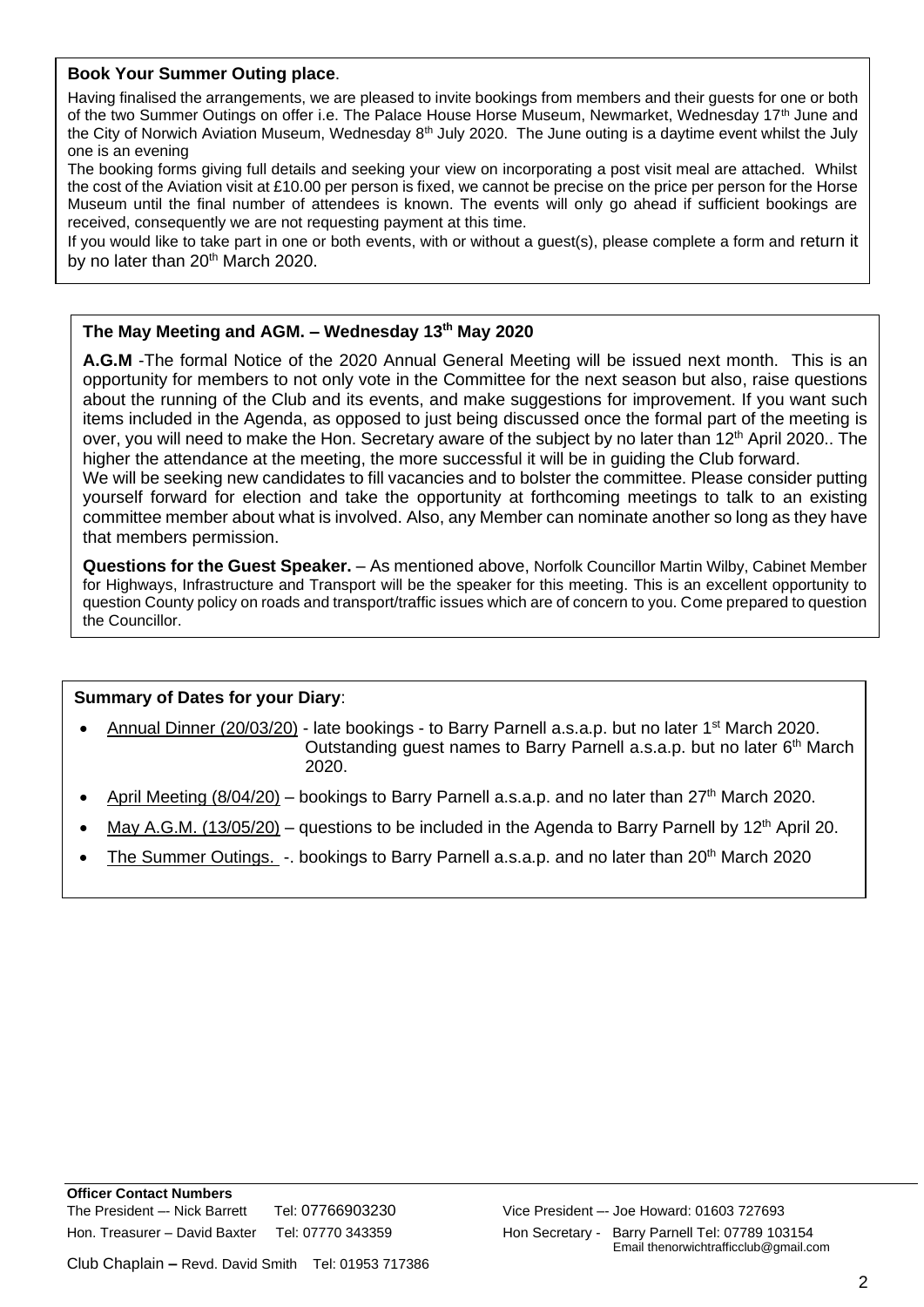

This event is open to members and their guests. The outing itinerary will include:

- Tea/coffee on arrival.
- An introductory briefing today's programme including the museum and art gallery; the work of the Retraining of Racehorses Charity's (RoR) work and retraining demonstration.
- time to explore the museum and art gallery
- a Buffet Lunch in a private room.
- A private group visit to the onsite RoR facilities and a racehorse re-training demo.

The cost is dependant on the number of attendees. Based on an attendance of 25 it will be £30.50 per head. This will increase/decrease by around 10p per head for each additional/lower attendee. Payment will not be collected until the number of attendees is known.

To keep cost down, members and guests will have to make their own way to Newmarket and as the Museum does not have a car park, park in one of a number nearby pay and display car parks. Details will be provided to the booked attendees nearer the outing date.

No post visit pub/restaurant meal for all or part of the group is planned at this stage. However, if wanted by sufficient members could be arranged in Newmarket or back in Norfolk.

Please complete the following form and either post it c/o Barry Parnell at 44 Thieves Lane, Attleborough, NR17 2HR or email to or [thenorwichtrafficclub@gmail.com](mailto:thenorwichtrafficclub@gmail.com) . a.s.a.p and no later than 20 March 2020.

For further information - Barry Parnell – Tel. 07789103154 or email [thenorwichtrafficclub@gmail.com](mailto:thenorwichtrafficclub@gmail.com) .

- A) Please reserve me \_\_\_\_\_places for the Palace House Horseracing Museum visit on Wednesday 17<sup>th</sup> June 2020. I understand that the precise cost per person will be advised once the attendance number is known and undertake to pay by cheque or bank transfer ahead of the visit. B) My guest(s) name(s) are:
- - 1.\_\_\_\_\_\_\_\_\_\_\_\_\_\_\_\_\_\_\_\_\_\_\_ 2. \_\_\_\_\_\_\_\_\_\_\_\_\_\_\_\_\_\_\_\_\_\_ 3. \_\_\_\_\_\_\_\_\_\_\_\_\_\_\_\_\_\_\_\_\_
- C) *(please tick)* I would  $\Box$  / would not  $\Box$  be interested in joining the group for a post visit meal if there is sufficient interest for one to be arranged
- D) I would be interested in car sharing as a Driver  $\Box$  / Passenger  $\Box$  I understand that a list of the drivers with contact numbers will be circulated to the attending members ahead of the visit and agree to my name, as a driver being included.

or

I will arrange separate transport for myself and any quests  $\Box$ 

Print Name: etc. and the state Signature:  $\Box$  Signature:  $\Box$ 

Date: \_\_\_\_\_\_\_\_\_\_\_\_\_\_\_\_\_\_\_\_\_\_\_\_\_\_\_\_\_ Contact Tel no: \_\_\_\_\_\_\_\_\_\_\_\_\_\_\_\_\_\_\_\_\_\_\_\_

**Officer Contact Numbers** The President –- Nick Barrett Tel: 07766903230 Vice President –- Joe Howard: 01603 727693 Hon. Treasurer – David Baxter Tel: 07770 343359 Hon Secretary - Barry Parnell Tel: 07789 103154

Email thenorwichtrafficclub@gmail.com